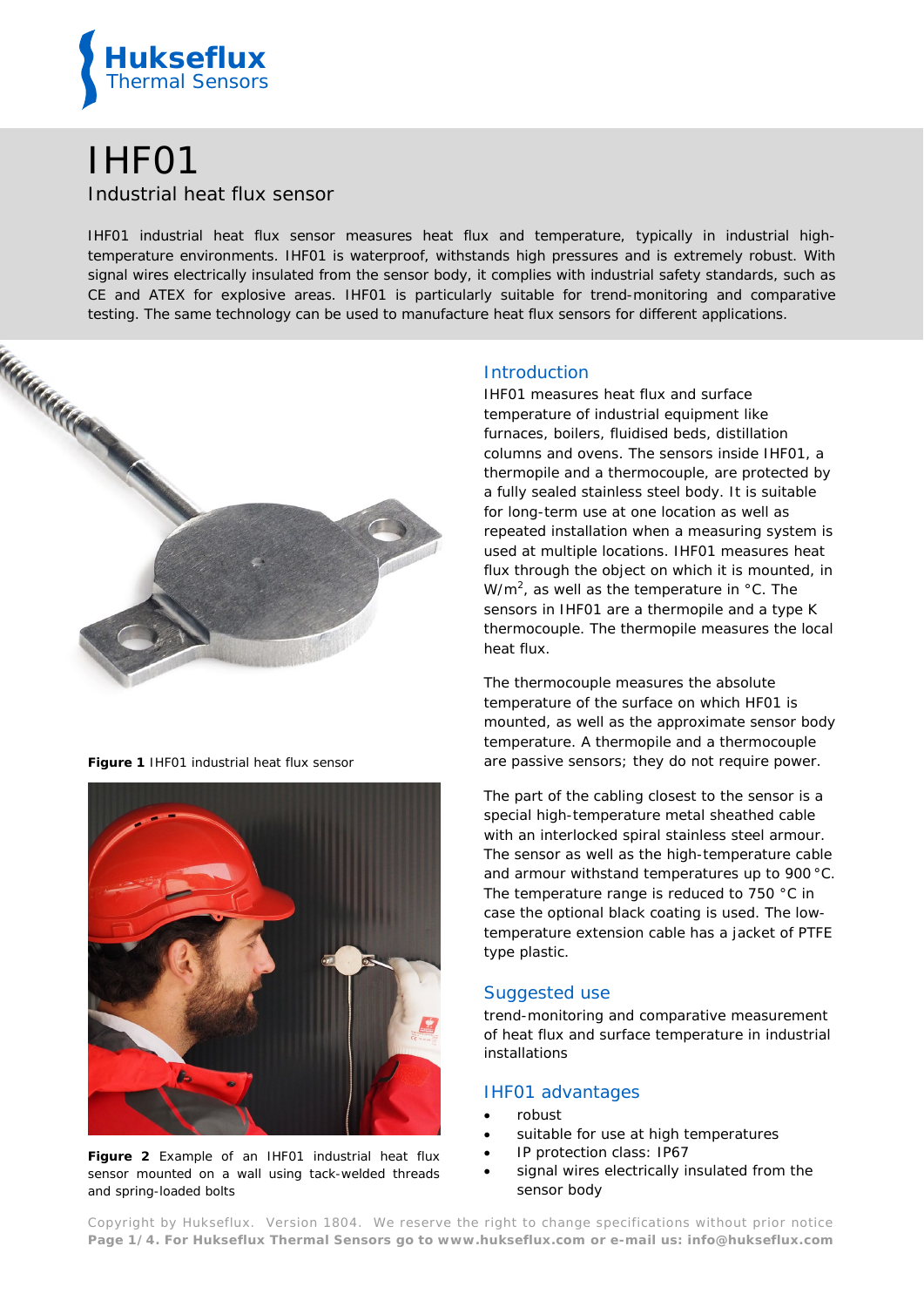

# **Operation**

Using IHF01 is easy. It can be connected directly to commonly used data logging systems. The heat flux, in  $W/m^2$ , is calculated by dividing the IHF01 output, a small voltage, by the sensitivity. The sensitivity is provided with IHF01 on its product certificate. Equipped with heavy duty cabling, and having a fully stainless steel casing so that moisture does not penetrate the sensor, IHF01 has proven to be very reliable. It survives long-term outdoor installation.

# **Standards**

IHF01 complies with the requirements of ASTM C1041-10 Standard Practice for In-Situ Measurements of Heat Flux in Industrial Thermal Insulation Using Heat Flux Transducers.

# **Options**

- longer cable (specify total cable length for both cable types in m)
- EC type examination certificate (ATEX) II 2 G EEx d IIC T6
- black coating
- connector at IHF01 cable end
- low-temperature extension cable with 2 connectors, matching cable connector and chassis connector
- chassis connector with internal wiring (colour code of wiring identical to cable colour code)

# IHF01 specifications

| Measurand                                          | heat flux                           |
|----------------------------------------------------|-------------------------------------|
| Measurand                                          | temperature                         |
| Heat flux sensor                                   | thermopile                          |
| Temperature sensor                                 | thermocouple type K                 |
| Sensitivity (nominal)                              | 9 x $10^{-9}$ V/(W/m <sup>2</sup> ) |
| Calibration traceability                           | to SI units                         |
| Recommended number of sensors 2 per measurement    |                                     |
|                                                    | location                            |
| Measurement range                                  | $(-1000 \text{ to } +1000) \times$  |
|                                                    | $10^3$ W/m <sup>2</sup>             |
| Rated operating temperature ranges:                |                                     |
| sensor and high temperature cable-30 to +900 °C    |                                     |
| optional black coating                             | -30 to +750 $^{\circ}$ C            |
| low temperature extension cable $-30$ to $+240$ °C |                                     |
| IP protection class                                | <b>IP67</b>                         |
| Standard cable lengths:                            |                                     |
| high-temperature cable                             | 1 m (see options)                   |
| low-temperature extension cable                    | 3 m (see options)                   |
| Order code                                         | IHF01 -                             |
|                                                    | high temperature                    |
|                                                    | cable length in m -                 |
|                                                    | low temperature                     |
|                                                    | extension cable                     |
|                                                    | length in m                         |
|                                                    |                                     |

## See also

- model [HF01](http://www.hukseflux.com/product/hf01) for a high temperature heat flux sensor with a high sensitivity
- model [HF05](https://www.hukseflux.com/product/hf05) for a heat flux sensor with a high sensitivity at a lower temperature range
- our complete range of heat flux sensors
- our [industrial heat flux sensors \(PDF\)](http://www.hukseflux.com/product_group/heat-flux-sensors)



**Figure 3** *IHF01: the heat flux sensor consist of a stainless steel body (1) which is connected via a rigid stainless steel coupler (3) to a flexible high-temperature metal sheathed cable with interlocked spiral stainless steel armour (6). After a transition piece (4), wires are extended using a low-temperature extension cable (7). In the standard configuration, the cable ends in bare wires (5). Two mounting flanges (2) are attached to the body. Dimensions in x 10-3 m.*

Copyright by Hukseflux. Version 1804. We reserve the right to change specifications without prior notice **Page 2/4. For Hukseflux Thermal Sensors go to [www.hukseflux.com](http://www.hukseflux.com/) or e-mail us: [info@hukseflux.com](mailto:info@hukseflux.com?subject=brochure)**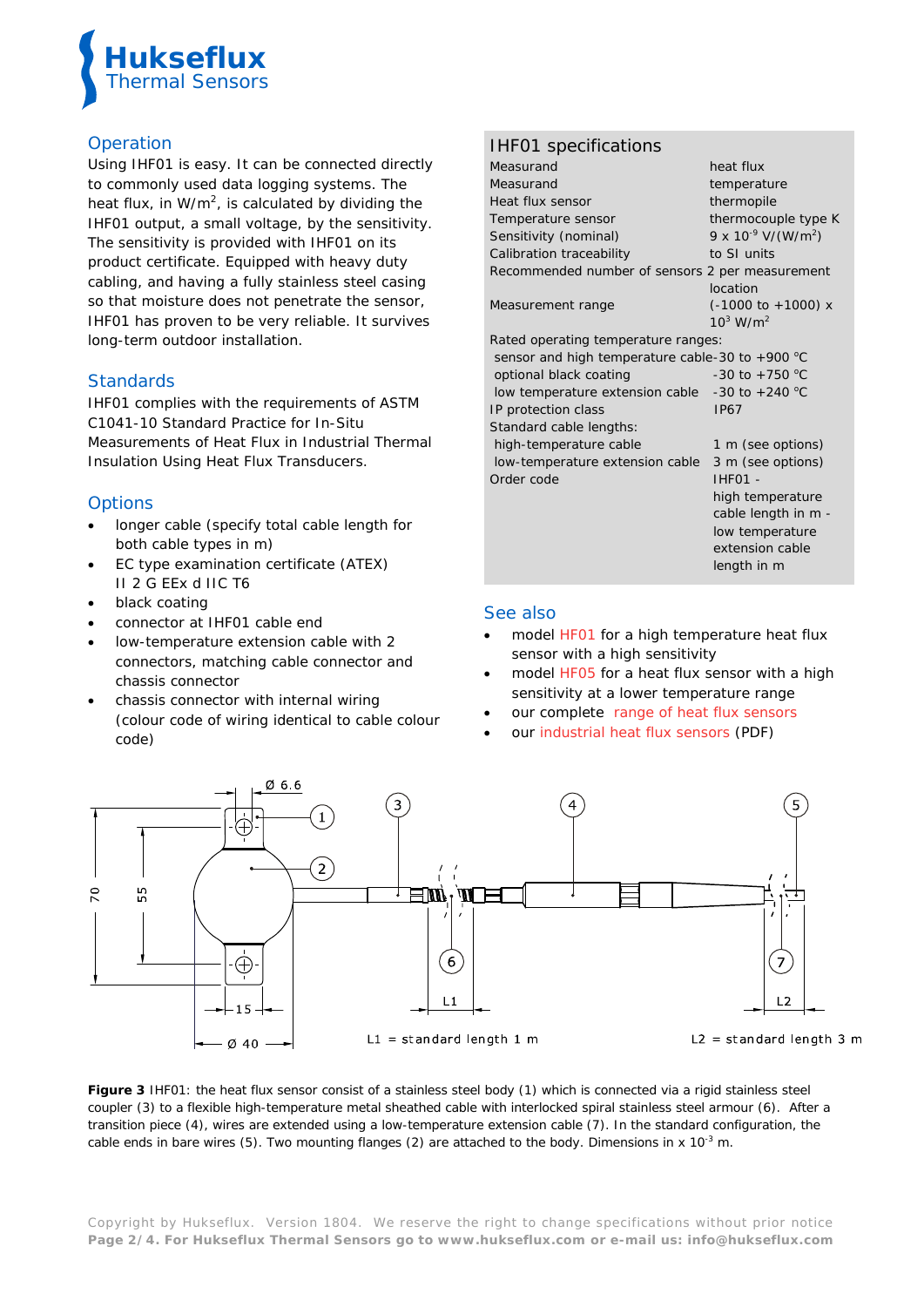



**Figure 4** *IHF01* dimensions in x  $10^{-3}$  m. T marks the *location of the thermocouple.*

# Trend monitoring and comparative measurement

IHF01 is most suitable for relative measurements, i.e. monitoring of trends relative to a certain reference point in time or comparing heat flux at one location to the heat flux at another location. If the user wants to perform accurate absolute measurements with IHF01, as opposed to relative measurements, the user must make his own uncertainty evaluation and correction for systematic errors.



**Figure 5** *IHF01 as delivered in its standard configuration*

## **Calibration**

IHF01 calibration is traceable to international standards. The factory calibration method follows the recommended practice of ASTM C1130-07 (2012).



**Figure 6** *IHF01 with spring-loaded bolts for mounting on a well-prepared flat surface using tack-welded threads*

## About Hukseflux

Hukseflux Thermal Sensors offers measurement solutions for the most challenging applications. We design and supply sensors as well as test & measuring systems, and offer related services such as engineering and consultancy. With our laboratory facilities, we provide testing services including material characterisation and calibration. Our main area of expertise is measurement of heat transfer and thermal quantities such as solar radiation, heat flux and thermal conductivity. Hukseflux is ISO 9001:2015 certified. Hukseflux sensors, systems and services are offered worldwide via our office in Delft, the Netherlands and local distributors.

> Interested in this product? E-mail us at: [info@hukseflux.com](mailto:info@hukseflux.com?subject=brochure)